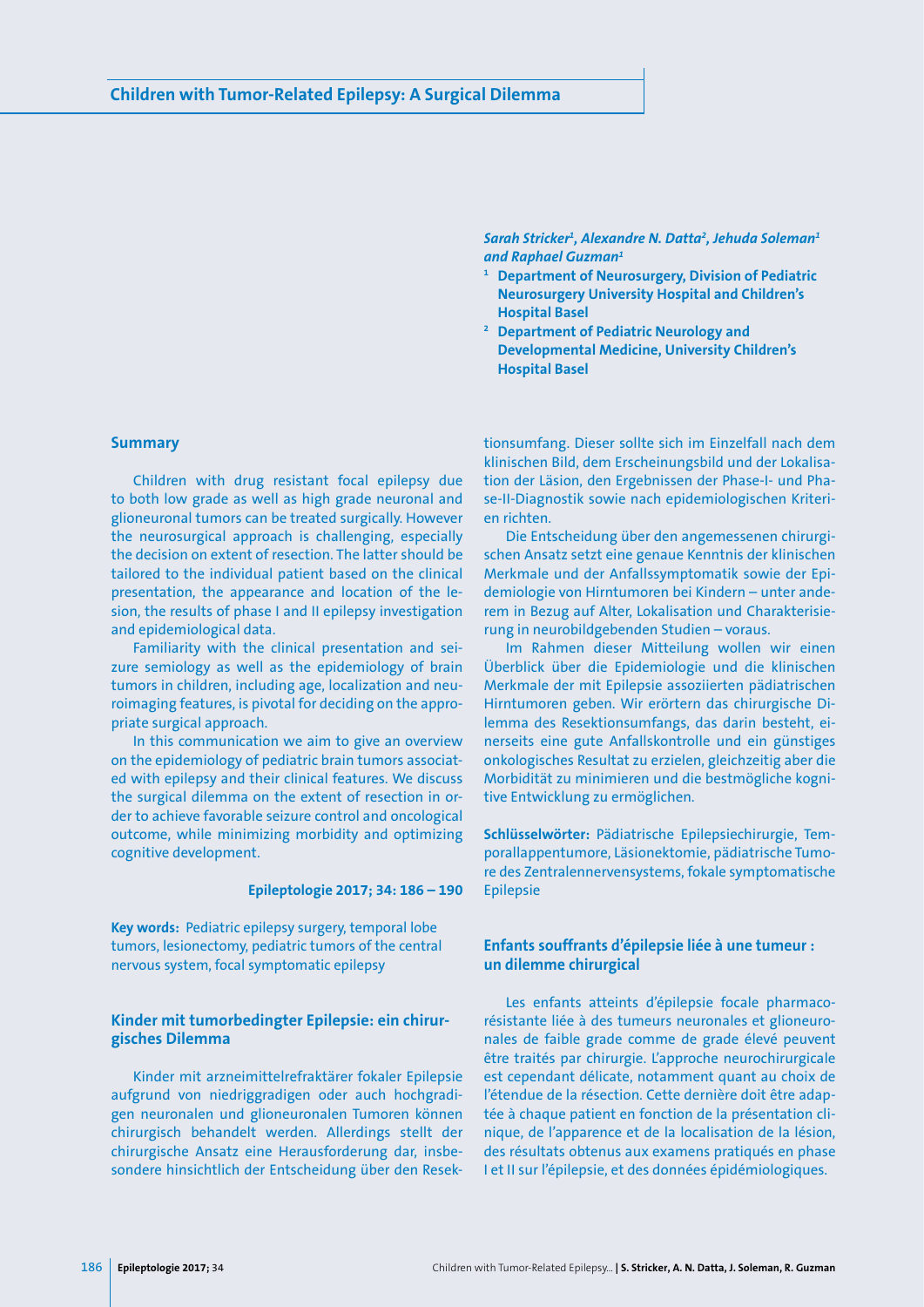La bonne connaissance de la présentation clinique et de la sémiologie des crises ainsi que de l'épidémiologie des tumeurs cérébrales chez l'enfant, y compris l'âge, la localisation et les caractéristiques de neuroimagerie, est cruciale pour décider de l'approche chirurgicale appropriée.

Cette communication vise à donner un aperçu de l'épidémiologie des tumeurs cérébrales pédiatriques associées à l'épilepsie et de leurs caractéristiques cliniques. Nous abordons ce dilemme que constitue en chirurgie le choix de l'étendue de la résection pour obtenir un contrôle favorable des crises et de bons résultats oncologiques, tout en réduisant le plus possible la morbidité et en optimisant le développement cognitif.

**Mots clés :** Chirurgie de l'épilepsie chez l'enfant, tumeurs du lobe temporal, lésionnectomie, tumeurs pédiatriques du système nerveux, épilepsie symptomatique focale

## **Introduction**

The aim of this communication is to highlight the surgical dilemma in the management of pediatric patients presenting with a seizure and a space occupying lesion in the neuroimaging evaluation.

Children with drug resistant focal epilepsy due to structural anomaly can be treated surgically. Possible structural etiologies for focal epilepsy include focal cortical dysplasia, mesial sclerosis and both low grade as well as high grade neuronal and glioneuronal tumors. Criteria for consideration of surgical management include: Preoperative identification of the epileptogenic zone, the lack of involvement of eloquent cortical areas and the natural history of the underlying disease [1]. The latter is especially critical in cases of higher grade tumors, which demand a different, more radical surgical resection. Thus in these cases the surgical goal is primarily "tumor-surgery" with extensive resection for optimization of tumor outcome rather than the less aggressive "epilepsy-surgery" for seizure control only. Familiarity with the clinical presentation and seizure semiology as well as the epidemiology of brain tumors in children, including age, localization and neuroimaging features, is pivotal for deciding on the appropriate surgical approach. The following case demonstrates this challenge of decision making concerning the surgical strategy.

# **Illustrative case**

A five-year-old boy presented with a one-day history of vomiting and headache followed by a generalized seizure. The cranial magnetic resonance imaging (cMRI) (**Figure**) showed a space occupying lesion in the right mesial temporal lobe. It had an inhomogeneous appearance with two small cystic changes and with spotted contrast enhancement, no perifocal edema or midline shift were seen. The findings were consistent with glioma. Electroencephalogram (EEG) showed temporal slow activities corresponding to the location of the lesion, thus confirming the seizure semiology. The patient underwent temporal craniotomy and stereotactic total tumor resection under neuro-monitoring. The total resection was confirmed in the postoperative MRI. Unexpectedly, the histopathological diagnosis was an anaplastic astrocytoma IDH-wild type World Health Organization (WHO) Grade III, and one month later an MRI showed a new cystic lesion with perifocal edema. Therefore, the patient underwent a second operation, this time with fronto-temporal craniotomy, and extended resection followed by radiotherapy and chemotherapy.



**Figure: MRI images of a 5-year-old boy presenting with headache, vomiting, reduced level of conscience and generalized seizure. From left to right: T1-MRI with contrast as well T2-FLAIR-MRI showing an inhomogeneous space occupying lesion in the right mesial temporal lobe with two cystic components without perifocal edema.**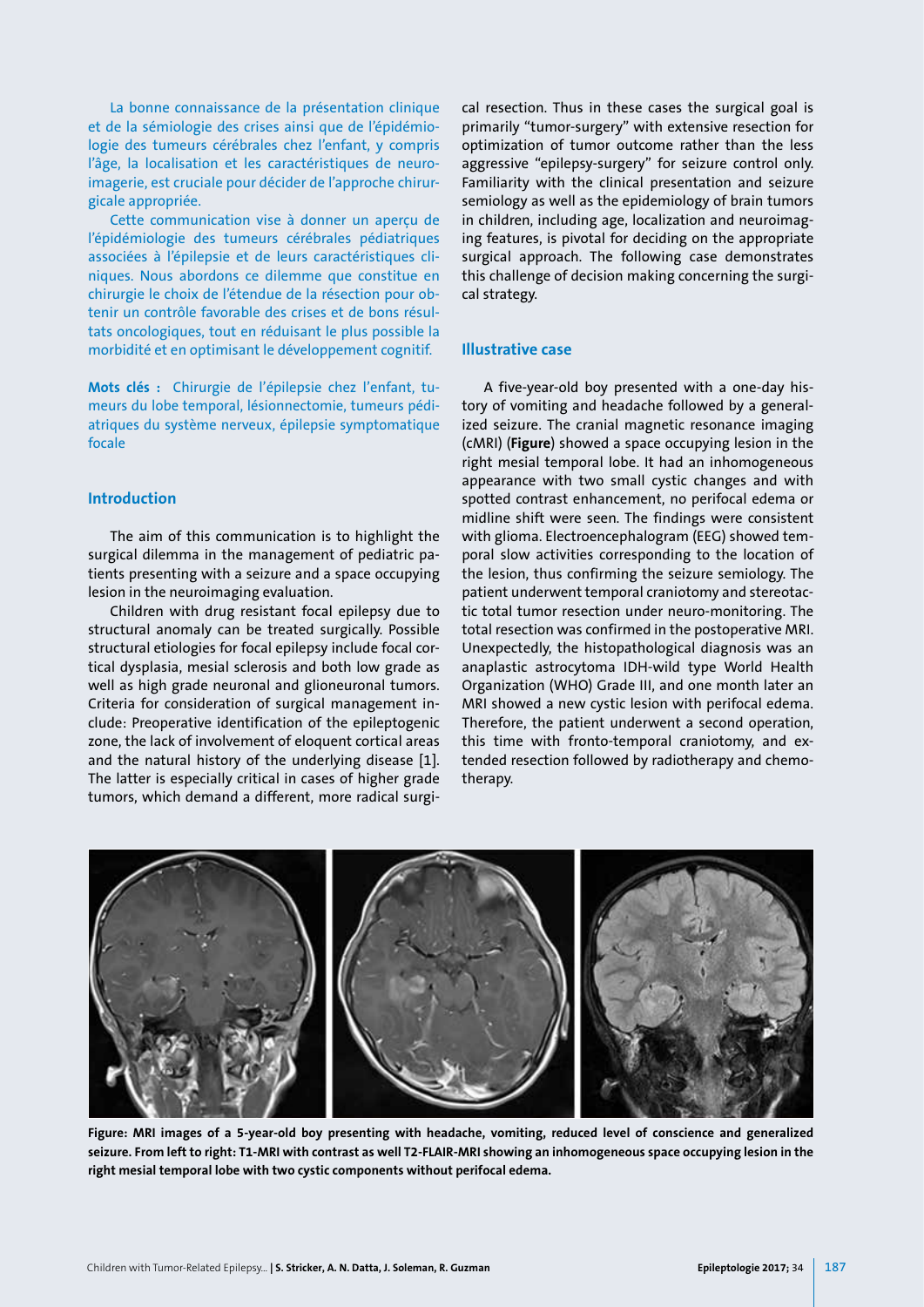### **Clinical features**

Pediatric brain tumors are often associated with seizures, sometimes as the initial and only presentation. Epilepsy is a comorbidity in more than half of the children with supratentorial tumors [2, 3]. Supratentorial location, which in children is less common than infratentorial location, is considered a risk factor for seizures, especially when the neoplasm is in the temporal lobe [2, 4, 5]. Children with temporal lobe tumors and epilepsy tend to be of young age, to have a well differentiated histology, to lack additional neurological symptoms or signs and to have a long history of seizure disorder [5]. It is estimated that 80% of children with a temporal lobe neoplasm have epilepsy, probably because of its low threshold for convulsions. Epilepsy is usually the onset symptom, and often remains the only clinical manifestation in approximately 60% of the cases [2, 6, 7]. In a series of 37 pediatric patients with temporal lobe epileptogenic tumors Iannelli et al. found 14% to have simple focal seizures, 56% focal dyscognitive seizures and 16% secondarily generalized seizures and, another 14% had more than one seizure type. The range of age was between three months and 15 years and most subjects (73%) were male. Low grade neoplasms are the most common mass lesions in children with temporal tumor-related epilepsy [5]. Low-grade tumors tend to be more epileptogenic and are usually associated with chronic development of epilepsy as opposed to high-grade neoplasms, which are less epileptogenic and typically present with acute seizures and are often associated with other neurological signs such as increased intracranial pressure or focal neurological deficits caused by acute tissue damage [3]. Extratemporal epilepsy is less common and occurs predominantly in the perirolandic area, it presents with various clinical manifestations and origins [1, 8].

### **Epidemiology**

Brain tumors are the second most common tumors in pediatrics after leukemia, and the most common solid tumors, with a yearly incidence of approximately 5/100'000. They are the leading cause of pediatric cancer-related mortality [9]. The 2016 WHO classification of tumors of the central nervous system incorporates new molecular and genetic features to the older classifications which were based mostly on histology and tissue origin [9, 10]. The classification grades tumors according to increasing level of malignancy (I, II, III, IV).

Gliomas, which are tumors of neuroepithelial tissue derived from glial cells, namely, astrocytes, oligodendrocytes and ependymal cells, account for approximately half of brain tumors and are mostly of low grade [9, 11]. Glioneuronal tumors, mainly gangliogliomas (GGs) and dysembrioplastic neuro-epithelial tumors (DNETs) consist of a mixture of glial and neuronal elements [12]. Medulloblastoma is the main tumor of embryonal origin [9].

In children approximately 60% of brain tumors are localised infratentorially and 40% supratentorially [13], the latter are more often associated with seizures. The most common infratentorial tumors are astrocytomas, especially pilocytic astrocytoma, followed by medulloblastomas and ependymomas. Supratentorially, astrocytomas are the most common type followed by GGs and DNETs, oligodendrogliomas and supratentorial primitive neuroectodermal tumors. Fortunately, low grade tumors are much more frequent than higher grade tumors.

Long term epilepsy associated tumors (LEATs), the benign and epilepsy associated neuro-epithelial brain tumors, constitute only 2 - 5% of the tumors of the central nervous system [14]. This term has been coined by the Epilepsy Group of Bonn in order to distinguish this entity from other brain tumors in which epilepsy is considered an epiphenomenon. LEAT's have an onset at young age, are characterized by a slow or no growth and are cortical and mostly located in the temporal lobe. Nevertheless they are the second most frequent focal pathology in epilepsy surgery, following hippocampal sclerosis in adults and focal cortical dysplasia in children [15]. These patients show a successful surgical outcome with a seizure free rate of 60 to 100% [16]. In contrast to pathologies such as focal cortical dysplasia the oncological outcome is of utmost importance in the management of LEAT's. The histological classification remains difficult and is subject to diverse interpretations, therefore special expertise is crucial [17, 18]. Immuno-histochemical, molecular genetic testing and novel biomarkers are of increasing importance in the classification of LEAT's and these new techniques will hopefully improve prognostic prediction and treatment of these tumors [10, 18, 19].

In a series of 129 pediatric patients, less than 19 years old, with intractable seizures associated with tumors, 60% of the tumors were located in the temporal lobe [7] and the following tumor types were found: GGs (WHO grade I) 48 (37%), low grade glial/glioneuronal tumor (WHO grade I/II) 18 (14%), DNETs (WHO grade I) 17 (13%), low grade astrocytoma (WHO grade II) 15 (12%), low grade mixed glioma (WHO grade II) 8 (6%), and other various tumors in smaller numbers of patients (1 - 4%).

GGs and DNETs most commonly arise in the temporal lobe and are an important cause of focal epilepsy in children [12], they are also the most common type of tumors causing long standing medically intractable epilepsies [20]. In a series 21 children (< 18 years) who underwent epilepsy surgery, 9 had DNET, 10 had GG and 2 had gangliocytomas (GC) [20]. In a study of mesial temporal lobe epilepsy, the histopathological distribution in a group of 30 patients (age of onset 7 - 51 years) with epilepsy-associated low-grade tumors included: 13 GG, 3 GC, 5 pleomorphic xanthoastrocytoma, 3 DNET, 2 an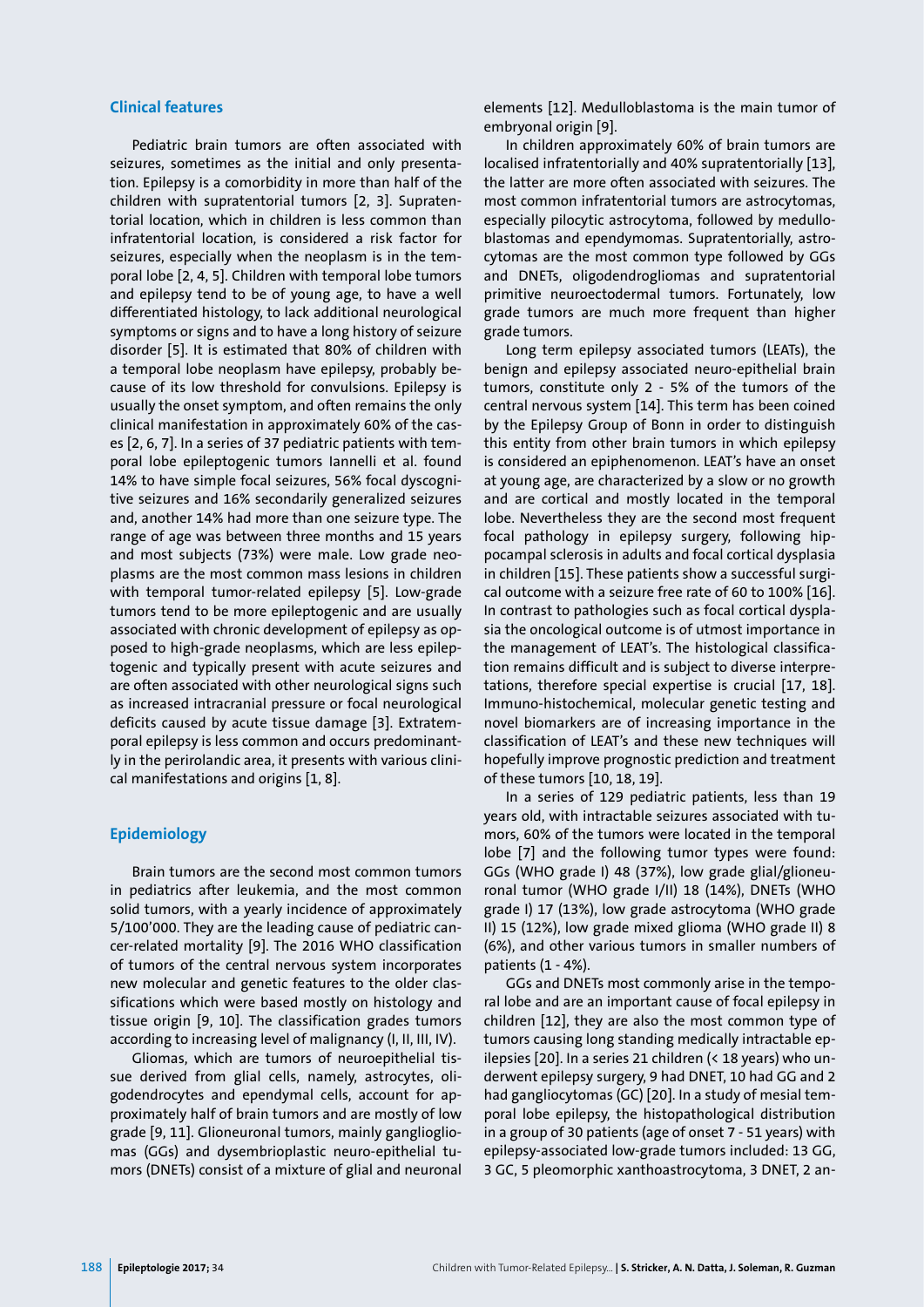giocentric glioma, and 1 each: fibrillary astrocytoma, melanocytoma, neurocytoma, and papillary glioneuronal tumor [21]. GG is considered the most common neoplasm causing focal epilepsy, accounting for approximately 40% of all epileptogenic tumors [22].

Looking specifically at epileptic temporal lobe tumors, in a series of 37 patients Ianneli et al. found that 84% were benign: Oligodendroglioma, astrocytoma WHO Grade I or II, GG, cavernoma; and 16% malignant: Glioblastoma, ependymoma and astrocytoma WHO Grade III. A group of 30 children aged 3 - 18 years with focal epilepsy associated with low grade tumors were included in the study of Babini et al. [6]. In 83% of the patients the tumor was located in the temporal lobe. 67% had GG, 13% DNET and 5 patients had various other types. A study on supratentorial tumors in children younger than 3 years of age [23] showed the following histopathological findings in the group of patients with epilepsy: 5 cases with WHO Grade I tumors (3 pilocytic astrocytoma, 2 GG), 4 cases with WHO grade II (3 astrocytoma, 1 oligodendroglioma), 7 cases of WHO grade III (4 choroid plexus carcinoma, 1 anaplastic oligodendroglioma, 1 anaplastic ependymoma, 1 immature teratoma) and 4 cases with WHO grade IV tumors (2 glioblastoma multiforme, 1 primitive neuroectodermal tumor, 1 neuroblastoma).

### **Surgical considerations**

Tumor related epilepsy poses a challenge to the pediatric neurosurgeon because the pathological diagnosis is usually unknown when decisions regarding the extent of resection are made [3].

The preoperative likelihood that a lesion is benign is based on the clinical presentation, EEG and neuroimaging findings while bearing in mind epidemiological data. In these cases, the primary goal of surgery is to eliminate the epileptogenic focus without causing functional deficits [8, 24] in order to improve the patient's quality of life and psychosocial integration [8]. Some authors advocate early intervention [4, 8, 25] in order to prevent further brain injury from the underlying lesion, the seizures themselves or the antiepileptic medications and because of the beneficial effect on cognitive development [4]. Simple resection of the tumor alone, lesionectomy, is advocated by some investigators, while others recommend resection of the epileptogenic zones in addition [4]. In contrast when a high grade tumor is suspected radical resection is the main goal as this is the main prognostic factor for a good outcome while the ablation of the epileptogenic tissue is of a minor importance [2].

Despite the increasing reports and experience with surgery for tumor-related epilepsy in children, it is unfortunately inevitable that in exceptional cases second operations will be needed due to unexpected high grade histopathological findings. The importance of

serial post-surgical clinical and MRI follow ups cannot be overemphasized, especially in view of the fact that also low grade tumors, including GG's and DNET's, can recur [26, 27] or rarely undergo malignant transformation [28 - 30].

### **Conclusion**

The neurosurgical approach to children presenting with tumor-related epilepsy is challenging. The extent of resection should be tailored to the individual patient [27] based on the clinical presentation, the appearance and location of the lesion, the results of pre-epilepsy surgery evaluations and epidemiological data. The goal is to achieve favorable seizure control, excellent oncological outcome, while minimizing morbidity and optimizing cognitive development. Regardless of the surgical approach chosen, be it lesionectomy with or without epileptogenic zone resection or extensive tumor resection, serial post-surgical MRI follow up is invaluable, especially in patients with evidence of residual tumor [9, 26].

### **References**

- *1. Raimondi AJ. Epilepsy. In: Raimondi AJ: Pediatric Neurosurgery. Theoretical Principles – Art of Surgical Techniques. New York, Berlin, Heidelberg et al: Springer, 1987: 169-179*
- *2. Iannelli A, Guzzetta F, Battaglia D et al. Surgical treatment of temporal tumors associated with epilepsy in children. Pediatr Neurosurg 2000; 32: 248-254*
- *3. Brahimaj B, Greiner HM, Leach JL et al. The surgical management of pediatric brain tumors causing epilepsy: consideration of the epileptic zone. Childs Nerv Syst 2014; 30: 1383-1391*
- *4. Pelliccia V, Deleo F, Gozzo F et al. Early and late epilepsy surgery in focal epilepsies associated with long-term epilepsy-associated tumors. J Neurosurg 2017; 13: 1-6*
- *5. Cataltepe O, Turanli G, Yalnizoglu D et al. Surgical management of temporal lobe tumor-related epilepsy in children. J Neurosurg Pediatr 2005; 102: 280-287*
- *6. Babini M, Giulioni M, Galassi E et al. Seizure outcome of surgical treatment of focal epilepsy associated with low-grade tumors in children. J Neurosurg Pediatr 2013; 11: 214-223*
- *7. Prayson RA. Tumours arising in the setting of paediatric chronic epilepsy. Pathology 2010; 42: 426-431*
- *8. Centeno RS, Yacubian EM, Sakamoto AC et al. Pre-surgical evaluation and surgical treatment in children with extratemporal epilepsy. Childs Nerv Syst 2006; 22: 945-959*
- *9. Sanchez Fernandez I, Loddenkemper T. Seizures caused by brain tumors in children. Seizure 2016; 44: 98-107*
- *10. Louis DN, Perry A, Rejfenberger G et al. The 2016 World Health Organization classification of tumors of the central nervous system: a summary. Acta Neuropathol 2016; 131: 803-820*
- *11. Di Rocco C, Iannelli A. Intracranial supratentorial tumors: classification, clinical findings, surgical management. Rays 1996; 21: 9-25*